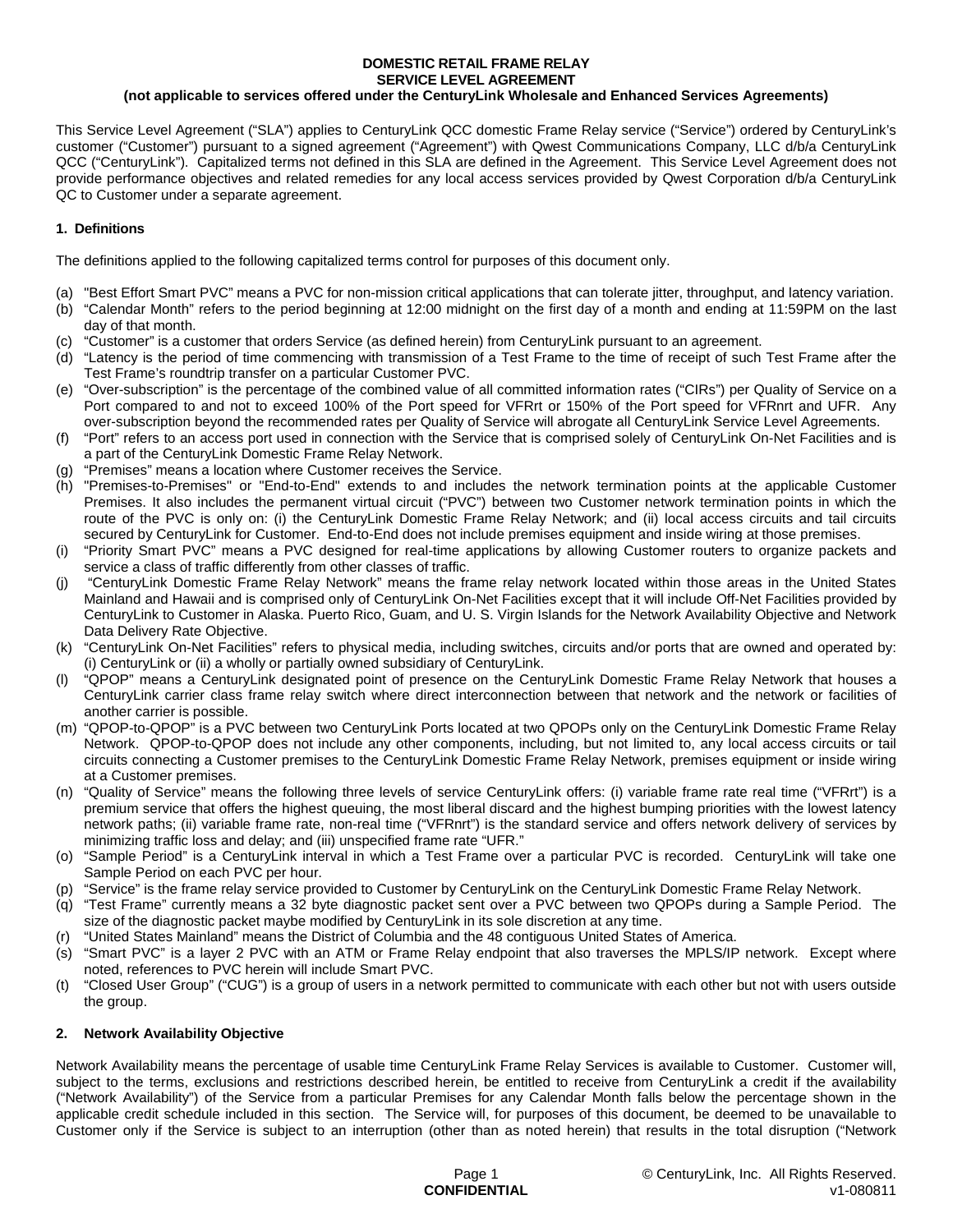Non-Availability") of the Service from a Premises ("Affected Premises") to the extent that the Affected Premises will be totally unable to communicate with other Customer Premises used in connection with the Service.

The credit to which Customer may be entitled under this section will be: (i) equal to the applicable percentage of Customer's monthly recurring charges for the affected Port and affected PVC terminated to the Affected Premises after application of any credits or discounts ("Eligible Frame Relay Charges"); and (ii) applied to Customer's interstate usage charges in connection with the Service. The credit will not include credits on any other monthly recurring charges charged to Customer for any other service.

Network Availability is calculated as follows:

(1 – [total minutes of Network Non-Availability on the Affected Premises in a particular Calendar Month / {(number of days in the applicable Calendar Month) x (24 hours) x (60 minutes)}]) x 100%

The Network Non-Availability will be deemed to commence with: (i) CenturyLink's receipt from Customer of a notice of the Network Non-Availability and CenturyLink issuance of a trouble ticket; or (ii) CenturyLink detection of the Network Non-Availability and CenturyLink's prompt issuance of a trouble ticket. The Network Non-Availability will conclude when CenturyLink makes a reasonable determination that the Service has been restored. The CenturyLink Trouble Management System will determine the number of minutes of Network Non-Availability for the Service.

The following credit schedule provides Network Availability objectives measured solely from Premises-to-Premises. If Customer receives a credit in accordance with the schedule for a particular Affected Premises in a particular Calendar Month, Customer is not entitled to any other credits under this section for that Port and associated PVC in that Calendar Month.

| <b>Credit Schedule for Premises-to-Premises</b> |             |                                                                                                             |
|-------------------------------------------------|-------------|-------------------------------------------------------------------------------------------------------------|
| <b>Network Availability</b>                     |             | <b>Amount of Credit</b><br>(as a % of the Eligible Frame<br>Relay Charges for the Affected<br>Port and PVC) |
| <b>Upper Level</b>                              | Lower Level |                                                                                                             |
| 100.00%                                         | 99.99%      | 0%                                                                                                          |
| 99.98%                                          | 99.91%      | 5%                                                                                                          |
| 99.90%                                          | 99.51%      | 10%                                                                                                         |
| 99.50%                                          | 99.01%      | 15%                                                                                                         |
| 99.00%                                          | 98.51%      | 20%                                                                                                         |
| 98.50%                                          | 98.01%      | 25%                                                                                                         |
| 98.00%                                          | 97.01%      | 50%                                                                                                         |
| 97.00%                                          | 96.01%      | 75%                                                                                                         |
| 96.00%                                          | $0.00\%$    | 100%                                                                                                        |

### **3. Network Data Delivery Rate Objective**

CenturyLink offers Customer performance objectives for the monthly average delivery of frames over a particular Customer PVC on the CenturyLink Domestic Frame Relay Network between two Premises. The monthly average delivery rate objectives are available for each eligible Quality of Service associated with the Service. The delivery rate objectives for all PVCs except for Smart PVC are based upon the designation of the bytes transported over the PVC with a like quality of service as either committed information rate bytes (i.e., non-discard eligible bytes) or as total bytes accepted at ingress by a switch on a particular PVC including both discard eligible bytes and committed information rate bytes (excluding frames in transit during the Sample Period). The delivery rate objective for Smart PVC is based on the number of Customer bytes that are lost on all Customer Smart PVCs in a Closed User Group (excluding frames in transit during a Sample Period).

The delivery rate objective for committed information rate bytes on a particular eligible PVC within a Calendar Month will be calculated as follows:

[(total bytes within committed information rate received at egress by a switch on a particular PVC within a Calendar Month / total bytes within committed information rate submitted at ingress by a switch on that PVC in that Calendar Month)] \* 100%.

The delivery rate objective for total bytes on eligible PVCs except for Smart PVC will be calculated as follows:

[1- {(total bytes accepted at ingress by a switch on a particular PVC within a Calendar Month minus total bytes received at egress by a switch on that PVC in that Calendar Month / total bytes accepted at ingress by a switch on a particular PVC in that Calendar Month)}] \* 100%.

If a Customer selects an excess information (Burst eligible) rate for a particular PVC that is less than the maximum burst size for the PVC, the total bytes accepted at ingress by a switch in the immediately preceding calculation will be deemed not to exceed the excess information rate.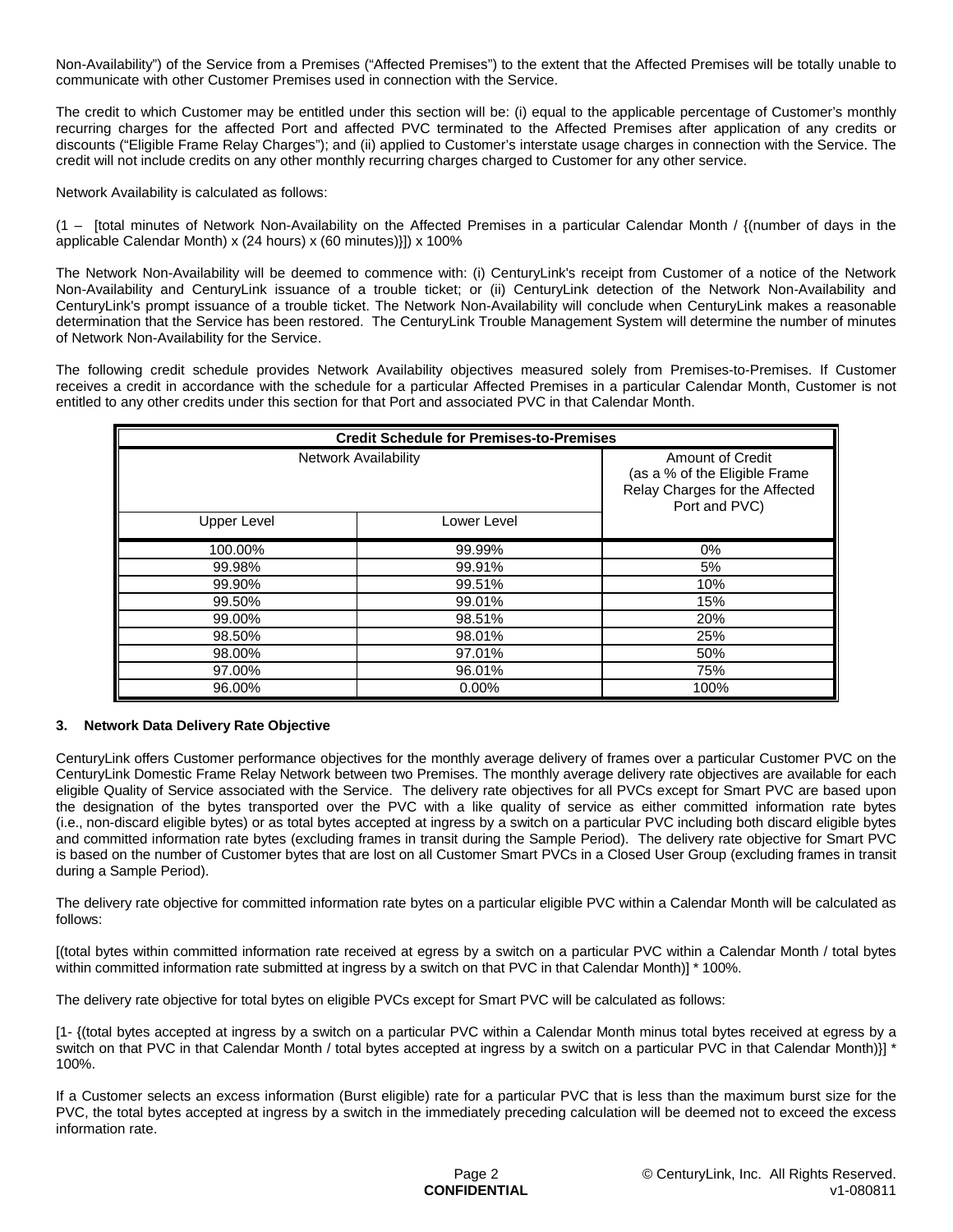The delivery rate objective for Smart PVC will be calculated as follows:

[1- {(total bytes accepted at ingress by switches for all Smart PVCs within a particular CUG within a Calendar Month minus total bytes received at egress by switches on all Smart PVCs within that CUG in that Calendar Month / total bytes accepted at ingress switches on all Smart PVCs within that CUG in that Calendar Month)}] \* 100%.

Subject to the terms, exclusions and restrictions described in this document, if, in a Calendar Month, CenturyLink does not meet the monthly average delivery rate objective at which Customer may receive a credit specified in the applicable schedule below for a particular PVC ("Impacted PVC"), Customer will receive a credit from CenturyLink for that Calendar Month in accordance with the applicable schedule below and the procedures set forth herein. Such credit will be equal to the designated percentage of Customer's PVC monthly recurring charges after all applicable discounts and credits have been applied ("Eligible PVC Charges") for the Impacted PVC for that Calendar Month.

For each eligible quality of service designated in this section, Customer may receive credit for CenturyLink's failure to satisfy either the monthly average committed information rate byte delivery rate objective or the monthly average total byte delivery rate objective. The credits, however, will not be cumulative if, for a particular quality of service, CenturyLink fails to meet both the monthly average committed information rate byte delivery rate objective and the monthly average total byte delivery rate objective. In such an event, credits may be issued for eligible charges at the applicable credit percentage designated in the schedules included in this section for the higher of the missed objective for the committed information rate byte delivery rate or total byte delivery rate.

In order to be eligible for a credit under this section, a trouble ticket must be issued under the CenturyLink Trouble Management System in the manner set forth in Section 2 within 5 business days after the conclusion of the particular Calendar Month in which CenturyLink failed to achieve the Data Delivery Rate objective for which Customer may receive a credit.

# **A. Variable Frame Rate Real Time**

The following credit schedules apply to a Service that CenturyLink provides to Customer on variable frame rate real time PVCs.

| Credit Schedule For A Variable Frame Rate Real Time PVC                    |             |                                                                              |  |
|----------------------------------------------------------------------------|-------------|------------------------------------------------------------------------------|--|
| Monthly Average<br>Committed information rate byte delivery rate objective |             | Amount of credit<br>(as a % of Eligible PVC Charges for the<br>Impacted PVC) |  |
|                                                                            |             |                                                                              |  |
| <b>Upper Level</b>                                                         | Lower Level |                                                                              |  |
| 100.00%                                                                    | 99.99%      | 0%                                                                           |  |
| 99.98%                                                                     | 99.91%      | 5%                                                                           |  |
| 99.90%                                                                     | 99.51%      | 10%                                                                          |  |
| 99.50%                                                                     | 99.01%      | 15%                                                                          |  |
| 99.00%                                                                     | 98.51%      | 20%                                                                          |  |
| 98.50%                                                                     | 98.01%      | 25%                                                                          |  |
| 98.00%                                                                     | 97.51%      | 50%                                                                          |  |
| 97.50%                                                                     | 97.01%      | 75%                                                                          |  |
| 97.00%                                                                     | $0.00\%$    | 100%                                                                         |  |
| Credit Schedule For A Total Byte Variable Frame Rate Real Time PVC         |             |                                                                              |  |
| <b>Monthly Average</b>                                                     |             | Amount of credit<br>(as a % of Eligible PVC Charges for the                  |  |
| Total byte delivery rate objective                                         |             | Impacted PVC)                                                                |  |
| <b>Upper Level</b>                                                         | Lower Level |                                                                              |  |
|                                                                            |             |                                                                              |  |
| 100.00%                                                                    | 99.891%     | 0%                                                                           |  |
| 99.89%                                                                     | 99.51%      | 5%                                                                           |  |
| 99.50%                                                                     | 99.01%      | 10%                                                                          |  |
| 99.00%                                                                     | 98.51%      | 15%                                                                          |  |
| 98.50%                                                                     | 98.01%      | 20%                                                                          |  |
| 98.00%                                                                     | 97.51%      | 25%                                                                          |  |
| 97.50%                                                                     | 97.01%      | 30%                                                                          |  |
| 97.00%                                                                     | 96.51%      | 40%                                                                          |  |

### **B. Variable Frame Rate Non Real Time**

The following credit schedules apply to a Service that CenturyLink provides to Customer on variable frame rate non-real time PVCs.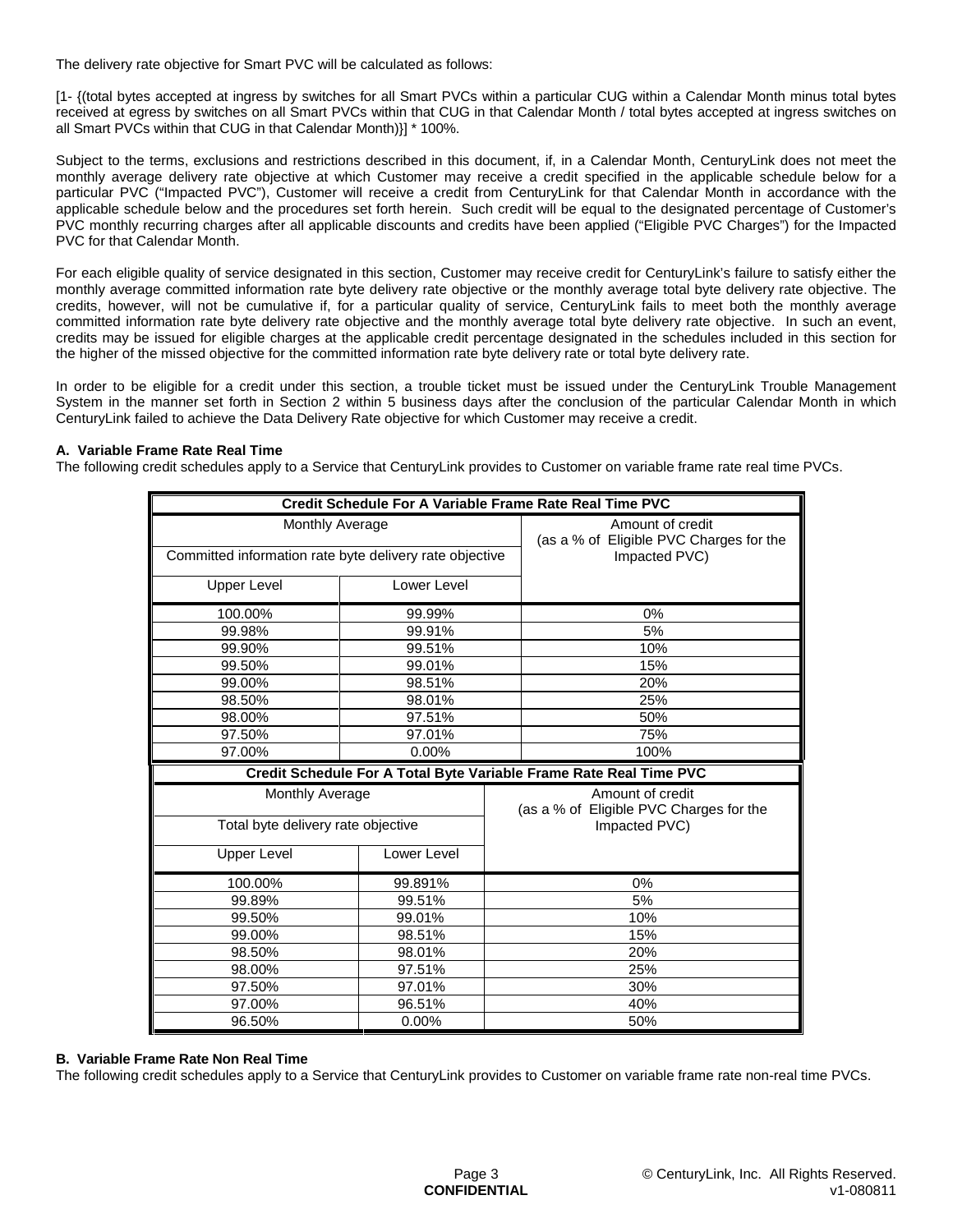| Credit Schedule For A Variable Frame Rate Non-Real Time PVC                |             |                                                                              |
|----------------------------------------------------------------------------|-------------|------------------------------------------------------------------------------|
| Monthly Average<br>Committed information rate byte delivery rate objective |             | Amount of credit<br>(as a % of Eligible PVC Charges for the<br>Impacted PVC) |
| Upper Level                                                                | Lower Level |                                                                              |
| 100.00%                                                                    | 99.89%      | 0%                                                                           |
| 99.88%                                                                     | 99.51%      | 5%                                                                           |
| 99.50%                                                                     | 99.01%      | 10%                                                                          |
| 99.00%                                                                     | 98.51%      | 15%                                                                          |
| 98.50%                                                                     | 98.01%      | 20%                                                                          |
| 98.00%                                                                     | 97.51%      | 25%                                                                          |
| 97.50%                                                                     | 97.01%      | 50%                                                                          |
| 97.00%                                                                     | 96.51%      | 75%                                                                          |
| 96.50%                                                                     | $0.00\%$    | 100%                                                                         |

| Credit Schedule For A Total Byte Variable Frame Rate Non-Real Time PVC |             |                                                                      |  |
|------------------------------------------------------------------------|-------------|----------------------------------------------------------------------|--|
| <b>Monthly Average</b>                                                 |             | Amount of credit<br>(as a % of Eligible PVC Charges for the Impacted |  |
| Total byte delivery rate objective                                     |             | PVC)                                                                 |  |
| Upper Level                                                            | Lower Level |                                                                      |  |
| 100.00%                                                                | 98.491%     | 0%                                                                   |  |
| 98.49%                                                                 | 98.01%      | 5%                                                                   |  |
| 98.00%                                                                 | 97.51%      | 10%                                                                  |  |
| 97.50%                                                                 | 97.01%      | 15%                                                                  |  |
| 97.00%                                                                 | 96.51%      | 20%                                                                  |  |
| 96.50%                                                                 | 96.01%      | 25%                                                                  |  |
| 96.00%                                                                 | 95.51%      | 30%                                                                  |  |
| 95.50%                                                                 | 95.01%      | 40%                                                                  |  |
| 95.00%                                                                 | $0.00\%$    | 50%                                                                  |  |

### **C. Unspecified Frame Rate**

The following credit schedule applies to a Service that CenturyLink provides to Customer on an unspecified frame rate PVC. No objective is offered for total byte traffic on an unspecified frame rate PVC.

| Credit Schedule For An Unspecified Frame Rate PVC  |             |                                                         |
|----------------------------------------------------|-------------|---------------------------------------------------------|
| Monthly Average                                    |             | Amount of credit<br>(as a % of Eligible PVC Charges for |
| Committed information rate delivery rate objective |             | the Impacted PVC)                                       |
| <b>Upper Level</b>                                 | Lower Level |                                                         |
| 100.00%                                            | 98.49%      | 0%                                                      |
| 98.49%                                             | 98.01%      | 5%                                                      |
| 98.00%                                             | 97.51%      | 10%                                                     |
| 97.50%                                             | 97.01%      | 15%                                                     |
| 97.00%                                             | 96.51%      | 20%                                                     |
| 96.50%                                             | 96.01%      | 25%                                                     |
| 96.00%                                             | 95.51%      | 30%                                                     |
| 95.50%                                             | 95.01%      | 40%                                                     |
| 95.00%                                             | 0.00%       | 50%                                                     |

## **D. Priority Smart PVC**

The following credit schedule applies to a Service that CenturyLink provides to Customer on Priority Smart PVC. No objectives or credits are offered for Best Effort Smart PVC.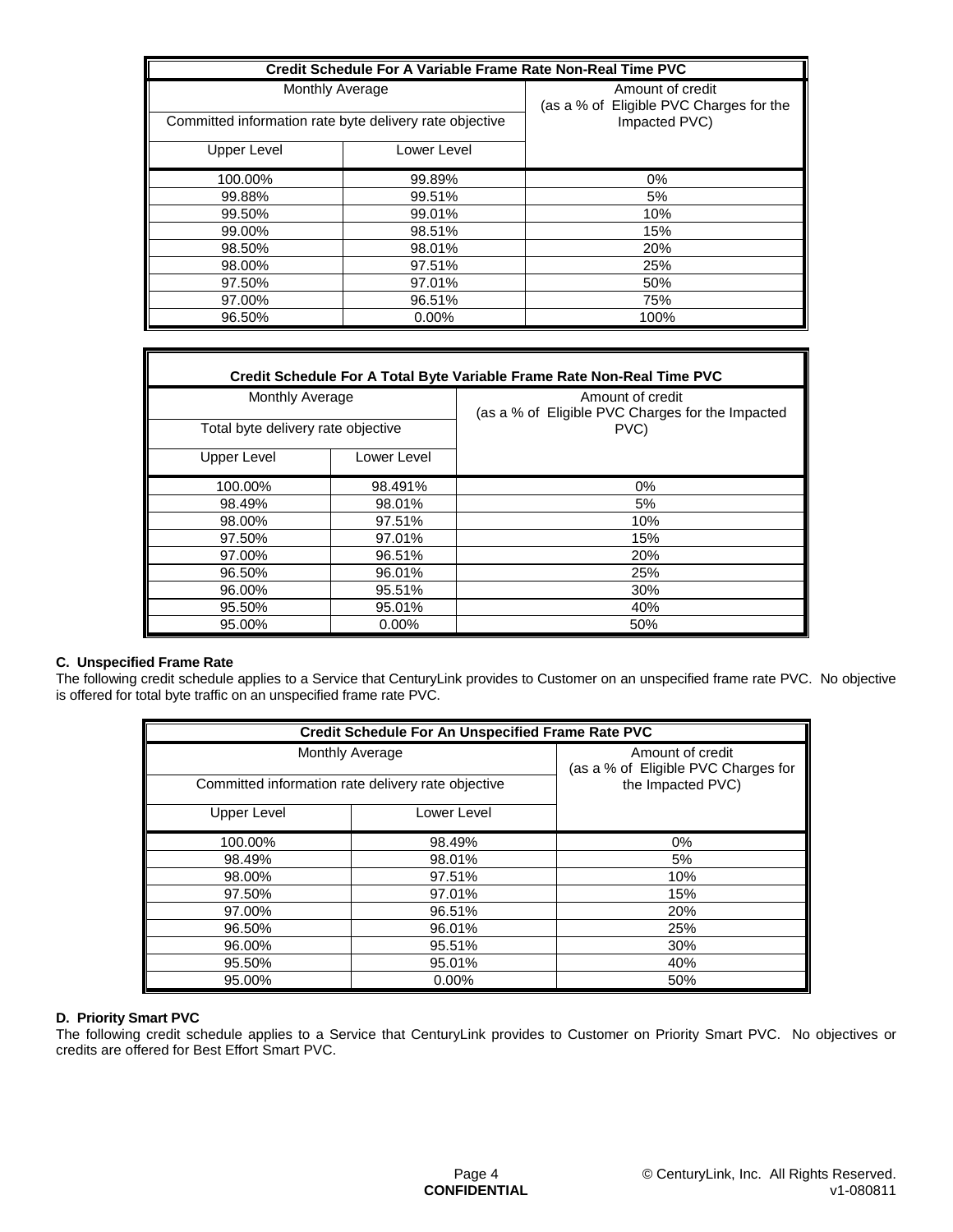| <b>Credit Schedule For Priority Smart PVC</b> |                 |                                                                                  |
|-----------------------------------------------|-----------------|----------------------------------------------------------------------------------|
|                                               | Monthly Average | Amount of credit*<br>(as a % of Eligible PVC<br>Charges for the<br>Impacted PVC) |
| Peak Bandwidth Rate objective                 |                 |                                                                                  |
| Upper Level                                   | Lower Level     |                                                                                  |
| 100.00%                                       | 99.95%          | $0\%$                                                                            |
| 99.94%                                        | 99.50%          | 5%                                                                               |
| 99.49%                                        | 99.01%          | 10%                                                                              |
| 99.00%                                        | 98.01%          | 20%                                                                              |
| 98.00%                                        | 97.01%          | 30%                                                                              |
| 97.00%                                        | 96.01%          | 40%                                                                              |
| 96.00%                                        | $0.00\%$        | 50%                                                                              |

\*Transmissions within subscribed Priority Smart PVC bandwidth rate. Does not cover transmissions where Customer egress port Priority Smart PVC capacity is exceeded due to Customer sending more traffic than the egress port subscribed to.

# **4. Network Transit Delay (or Latency) Objective**

The following schedule shows the monthly average roundtrip frame Latency objective for a particular PVC on the CenturyLink Domestic Frame Relay Network that is either:

- (i) between two Premises and does not pass through a network to network interface; or
- (ii) between a CenturyLink Port and a network to network interface connecting the CenturyLink Domestic Frame Relay Network to a network of another carrier.

The frame Latency objective is measured in milliseconds. There is no Latency objective or credits available for Service to the Off-Net Facilities provided by CenturyLink in Alaska, Puerto Rico, Guam, and U. S. Virgin Islands.

| <b>Traffic Type (Quality</b><br>of Service) | <b>Monthly Average NTD</b><br><b>Objective on PVCs within</b><br>the United States Mainland | <b>Monthly Average NTD</b><br><b>Objective on PVCs between</b><br><b>Hawaii and California</b> | <b>Monthly Average NTD</b><br>Objective on PVCs between<br><b>Hawaii and the United States</b><br><b>Mainland (except for</b><br>California) |
|---------------------------------------------|---------------------------------------------------------------------------------------------|------------------------------------------------------------------------------------------------|----------------------------------------------------------------------------------------------------------------------------------------------|
| Variable Frame Rate<br>real time            | $110 \text{ ms}$                                                                            | 75 ms                                                                                          | 185 ms                                                                                                                                       |
| Variable Frame Rate<br>non-real time        | 120ms                                                                                       | 80 ms                                                                                          | 200 ms                                                                                                                                       |
| <b>Priority Smart PVC</b>                   | 100ms                                                                                       | 85 ms                                                                                          | 185 ms                                                                                                                                       |

The Latency objectives for the Service are based on monthly average roundtrip transfer delays of Test Frames over a particular Customer PVC from Premises-to-Premises. In the case of Smart PVC, NTD is calculated by adding the individual NTDs for the layer 2 access PVCs and NTD for the MPLS/IP network. External factors to the CenturyLink Domestic Frame Relay Network that may cause delay (including, without limitation, access serialization, access link congestion, network to network interface gateways and Customer premises equipment) are excluded from the measurement of Latency. The Latency objective for a particular PVC on the CenturyLink Domestic Frame Relay Network is measured based on the Quality of Service for a particular PVC. No Latency objective is offered for frames on unspecified frame rate PVCs and Best Effort Smart PVCs.

Subject to the terms and the exclusions and restrictions described in this document, if, in any Calendar Month, CenturyLink does not meet its Latency objective as specified in the schedule above for a particular PVC ("Affected PVC"), Customer will receive a credit from CenturyLink for that month in accordance with the schedule below and procedures described herein. Such credit will be equal to the designated percentage of Customer's Eligible PVC Charges for the Affected PVC for that Calendar Month.

| <b>Monthly Average Latency for Variable Frame Rate</b><br>real time and Variable Frame Rate non real time | <b>Amount of credit</b><br>(as a % of Eligible PVC Charges for<br>the Affected PVC) |
|-----------------------------------------------------------------------------------------------------------|-------------------------------------------------------------------------------------|
| Greater than 100% of objective                                                                            | 10%                                                                                 |
| Greater than 125% of objective                                                                            | 15%                                                                                 |
| Greater than 150% of objective                                                                            | 25%                                                                                 |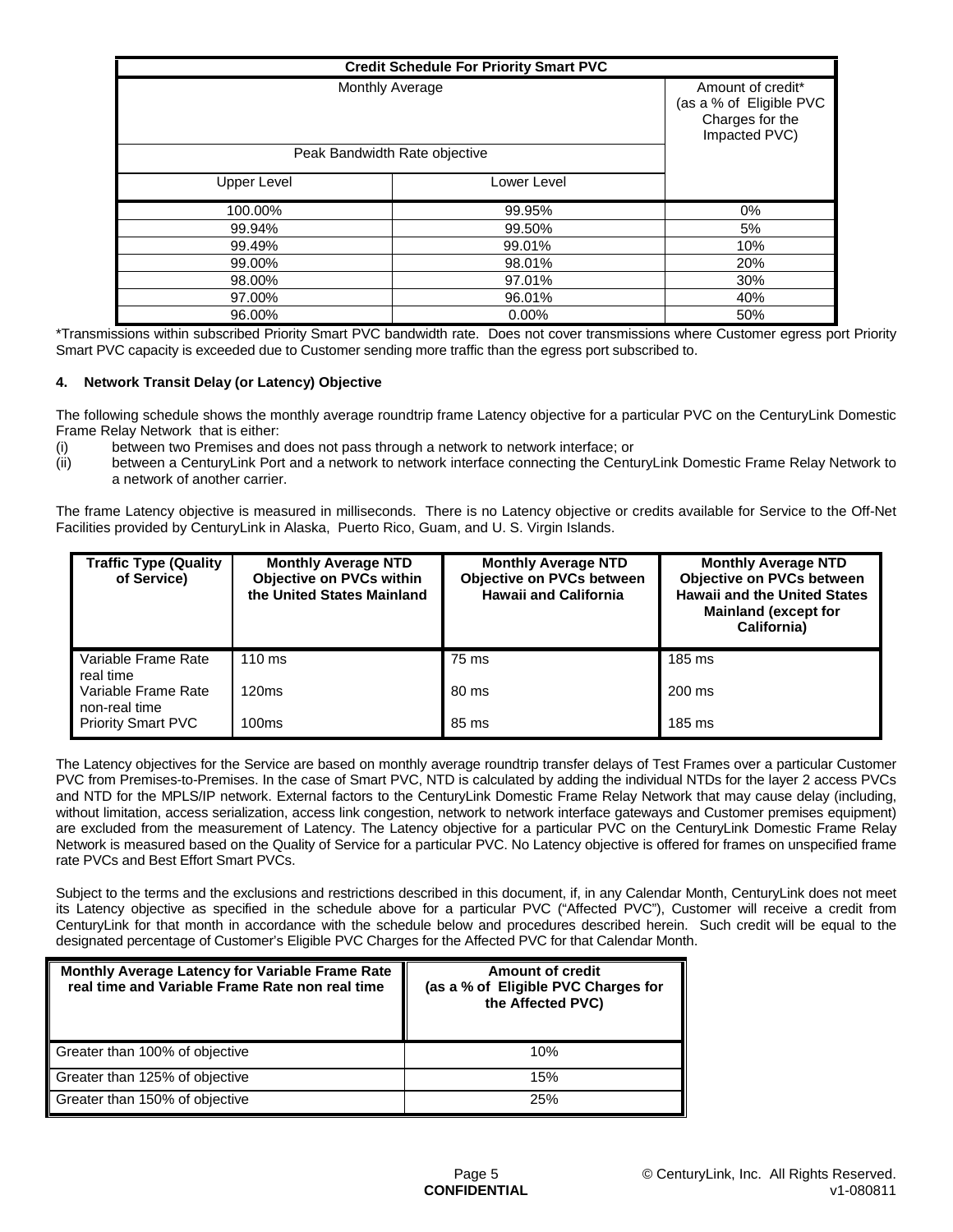# **5. Chronic**

Subject to the terms, exclusions and restrictions described herein, if, during 3 consecutive Calendar Months or any six Calendar Months in any 12 month period, the aggregate amount of credits received by Customer in accordance with this document for a particular Affected Premises on the CenturyLink Domestic Frame Relay Network and associated PVC terminated to such Premises, Impacted PVC or Affected PVC, as applicable, exceeds 50% of Customer's total monthly recurring charges, after application of any discounts or credits, for that Premises and/or PVC, as applicable, during the applicable period Customer may, upon 30 days' prior written notice to CenturyLink, terminate that Affected Port and associated PVCs terminated to such Port, Impacted PVC or Affected PVC, as applicable, without incurring any early termination charges associated with that Port and/or PVC, as applicable, except for usage charges accrued to the date of termination.

Subject to the terms, exclusions and restrictions described herein, if, during three consecutive Calendar Months or any six Calendar Months in any 12 month period, the aggregate amount of credits received by Customer in accordance with this document for all Affected Premises on the CenturyLink Domestic Frame Relay Network and associated PVCs terminated to such Premises, Impacted PVCs or Affected PVCs exceeds 50% of Customer's total monthly recurring charges, after application of any discounts or credits, for all of Customer's Premises and PVCs during the applicable period, Customer may, upon 30 days' prior written notice to CenturyLink, terminate all of the Service provided to Customer by CenturyLink on the CenturyLink Domestic Frame Relay Network, without incurring any early termination charges associated with the Services, except for usage charges accrued to the date of termination.

Customer must exercise any termination right available to it under this section within 30 days after Customer first becomes eligible to exercise the applicable termination right. In the event Customer fails to comply with the condition set forth in the immediately preceding sentence, Customer will, with respect to the applicable termination right, have waived its right to such termination right.

# **6. General Terms and Conditions**

CenturyLink is offering the Service in accordance with the Rates and Services Schedule and any applicable state tariffs.

In order to be eligible for a credit under this Service Level Agreement, CenturyLink must have receipt of notification from the Customer of the failure to meet an objective and CenturyLink's issuance of a Trouble Ticket. A credit request must be submitted through the 1-800 Customer Service number on the customer's Billing Invoice or the Sales Marketing Representative. To be eligible for credits under this document, Customer must, in addition to complying with the other terms included in this document, submit necessary supporting documentation and request reimbursement or credits hereunder within 15 days of the conclusion of the service month in which the requisite unavailability or service degradation occurs. In the event Customer fails to comply with the condition set forth in the immediately preceding sentence, Customer will, with respect to that remedy, have waived its right to such remedy.

In the event that Customer is entitled to multiple credits under this document arising from the same event, such credits will not be cumulative and Customer will be entitled to receive only the maximum single credit available for such event not to exceed 100% of the monthly charges.

Cumulative credits for all performance objectives included in this document for any Calendar Month must exceed \$25.00 to be processed.

Customer may receive credits for a particular Service pursuant to the performance objectives included in this document for a maximum of four consecutive months or a maximum of 6 months in any 12 month period.

The remedies included in this document are Customer's sole and exclusive remedies from CenturyLink for disruption or degradation of the Service and will apply in lieu of any other service interruption guarantee or credit, outage guarantee or credit or performance credit for which Customer might have otherwise been eligible from CenturyLink.

The objectives and related remedies set forth in this document will not apply to CenturyLink services other than the Service.

# **7. Restrictions and Exclusions**

A period of Network Non-Availability, a latency of a frame or the failure of a frame to be properly transmitted for purposes of measuring the latency or delivery rate objectives included in this document will not be deemed to have occurred in the event that the Service is unavailable or impaired due to any of the following:

- (a) Interruptions or times of service degradation on a PVC that is not an "Accepted Circuit" where an Accepted Circuit is one that CenturyLink and Customer have tested and mutually agree is working as ordered following provisioning of an order or change order and for which CenturyLink has commenced billing the Customer;
- (b) Interruptions or times of service degradation caused by the negligence, error or omission of Customer or others authorized by Customer to use or modify Customer's service;
- (c) Interruptions or times of service degradation due to failure of power at Customer premises or failure or poor performance of Customer premises equipment;
- (d) Interruptions or times of service degradation during any period in which CenturyLink or its agents are not afforded access to the premises where the access lines associated with Customer's service are terminated, provided such access is reasonably necessary to prevent a degradation or to restore service;